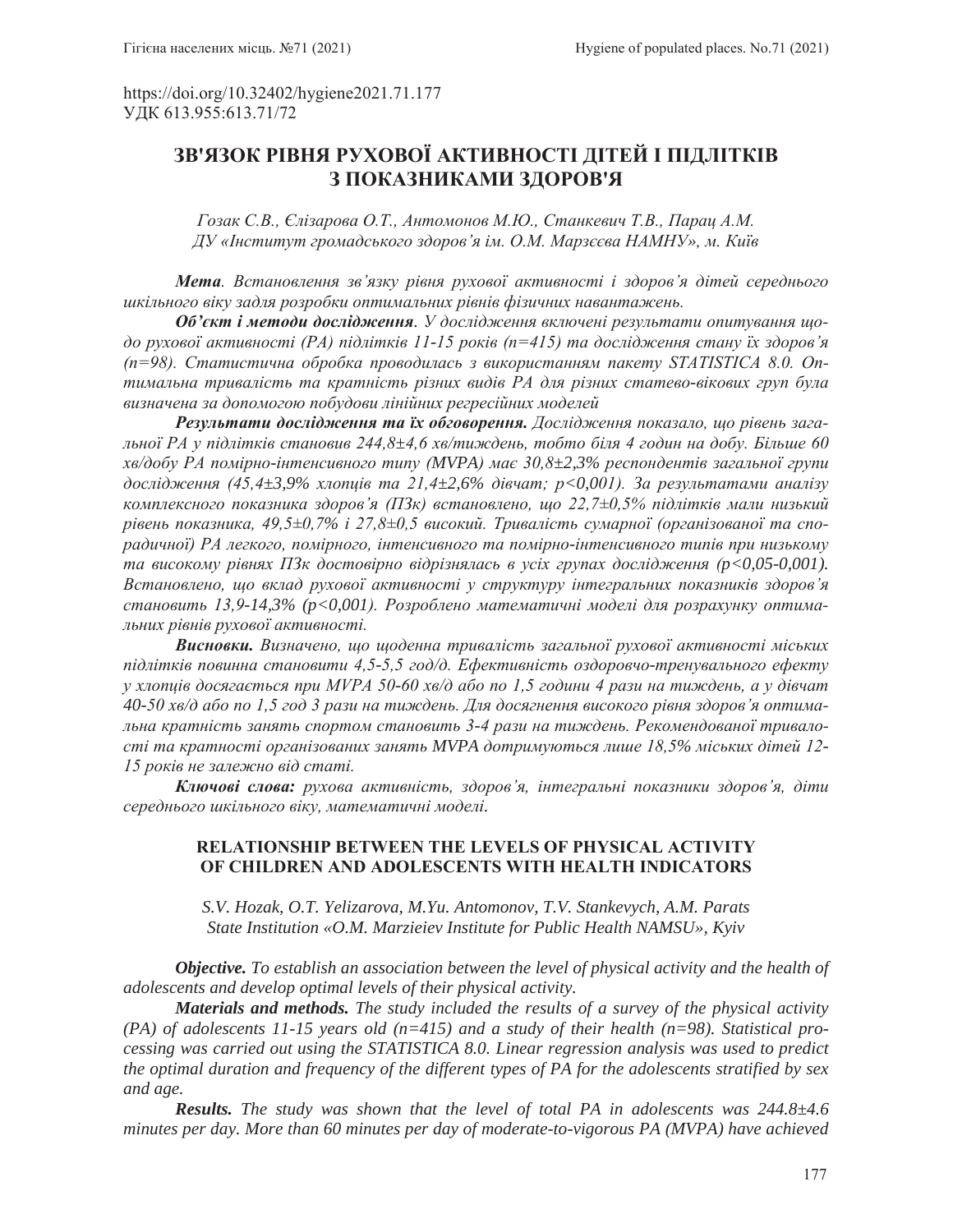*30.8±2.3% of adolescents (45.4±3.9% of boys and 21.4±2.6% of girls; p<0.001). This study showed that among the adolescents 22.7±0.5% were in the low-level of the comprehensive health index, 49.5±0.7% in the middle level and 27.8±0.5% in the high-level. The duration of the PA of light, moderate, vigorous and MVPA types statistically differed between the groups with high and low levels of the comprehensive health index (p<0.05-0.001).* 

*It is established that the contribution of physical activity to the structure of health indicators is 13.9-14.3% (p<0.001). Mathematical models for calculating optimal levels of physical activity have been developed.* 

*Conclusions. It is determined that the daily duration of total physical activity of urban adolescents should be at least 4.5-5.5 hours a day. The effectiveness of the health-training effect in boys is achieved at MVPA 50-60 minutes a day or 1.5 hours 4 times a week and in girls 40-50 minutes a day or 1.5 hours 3 times a week. The optimal frequency of exercise is 3-4 times a week. The recommended duration and frequency of organized classes were revealed only in 18.5% of urban adolescents 12-15 years old. There was no statistical difference in this indicator between boys and girls.* 

*Keywords: physical activity, health, health indicators, comprehensive health index, adolescents, mathematical models.*

Відомо, що оптимальна рухова активність сприяє підтриманню та зміцненню здоров'я дітей [1-3]. Втім розробка оптимальних рівнів рухової активності (РА) для дітей різних вікових груп залишається вагомим завданням сьогодення. Це підкреслено Національною стратегією з оздоровчої рухової активності в Україні на період до 2025 року «Рухова активність – здоровий спосіб життя – здорова нація», метою якої є формування у суспільстві умов до оздоровчої рухової активності та здорового способу життя для формування здоров'я громадян як найвищої соціальної цінності у державі. Серед основних завдань цієї Стратегії є розроблення та затвердження рекомендацій з оздоровчої рухової активності, що міститиме конкретні вказівки стосовно обсягів, інтенсивності, форм і видів рухової активності для зміцнення здоров'я осіб різної статі та віку.

Глобальні рекомендації по фізичній активності для здоров'я, що розроблені ВООЗ, відносяться до різних вікових груп населення, в тому числі окремо виділяється вікова група 5-17 років [4]. Згідно з цим документом тривалість РА середньої та високої інтенсивності (більше 3 МЕТ) для дітей цієї вікової групи рекомендується не менше 60 хвилин на день; фізичною активністю високої інтенсивності (вище 7 МЕТ для дітей і підлітків), включаючи вправи по зміцненню м'язів і кісткової тканини, слід займатися як мінімум 3 рази на тиждень. Види фізичної активності включають ігри, змагання, заняття спортом, користування транспортом, домашню роботу, дозвілля, фізичну культуру в рамках сім'ї, школи, громади. Цими рекомендаціями пропонується на національному рівні враховувати особливості культури, гендерні питання, етнічні меншини, тягар захворювань та інші особливості, що характерні для конкретної країни. У різних країнах розроблені національні рекомендації щодо оздоровчої РА дітей [5]. Втім в Україні такі рекомендації відсутні і для їх розробки потрібні наукові дослідження з визначення оптимальних рівнів оздоровчої РА дітей різного віку, а це потребує встановлення зв'язків між різними рівнями фізичної активності і показниками здоров'я дітей. Вважаємо, що такі дослідження необхідно проводити окремо для дітей різних вікових груп. Однією з сенситивних груп є діти середнього шкільного віку.

Вищенаведене обумовлює актуальність даного дослідження. Раніше нами було проаналізовано особливості рухової активності міських підлітків України [6] та розкрито деякі аспекти впливу РА на захворюваність дітей [7].

Тому метою даного дослідження є встановлення зв'язку рівня рухової активності і здоров'я дітей середнього шкільного віку задля розробки оптимальних рівнів фізичних навантажень.

**Об'єкт і методи дослідження** У дослідження включені результати опитування щодо рухової активності 415 дітей (163 хлопчика, 252 дівчинки) 11-15 років міст Києва, Сум та Переяслав-Хмельницького, батьки яких дали письмову інформовану згоду на проведення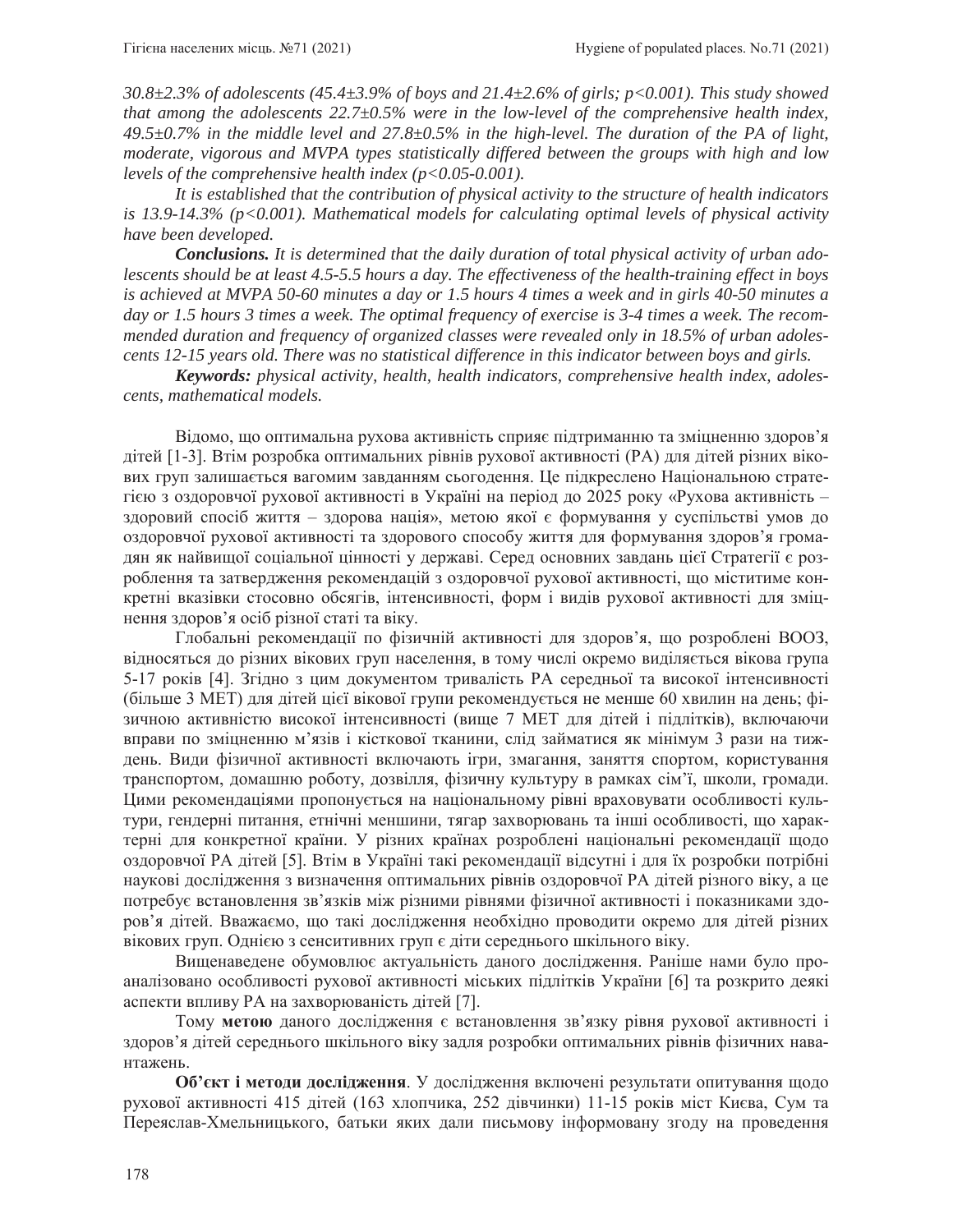опитування. Обстеження здоров'я проведено у 98 (50 хлопців та 48 дівчат) дітей з цієї вибірки. Вибірка є репрезентативною.

Дослідження рівня рухової активності дітей середнього шкільного віку проводили із застосуванням адаптованого нами опитувальника QAPACE [5], а вивчення стану здоров'я міських підлітків вивчали за інтегральними показниками: адаптаційно-резервні можливості  $(APM)$  [8], комплексний показник здоров'я (ПЗк) [9], індекс нездоров'я (INZ) [7].

Для досягнення мети дослідження було розроблено моделі, які описують особливості тривалості та кратності тижневої та добової загальної РА (РАз), а також РА різної інтенсивності, в тому числі сумарної помірної та інтенсивної (МVPA) та особливості оздоровчотренувальної тривалості РА помірно-інтенсивного типу (МVРАо).

На першому етапі дослідження визначали групи дітей, рухова активність яких допомагає підтримувати задовільний рівень адаптаційно-резервних можливостей, низький рівень захворюваності та високий комплексний показник здоров'я. На другому – вибирали тип моделей для обчислення кількості хвилин для підтримки високого рівня здоров'я з урахуванням типу розподілу даних при визначенні взаємозв'язків. На третьому – здійснювали розрахунок середнього значення кількості хвилин з визначенням їх оптимальної кількості у режимі дня.

Для впевненості правильності вибору показників здоров'я для розрахунку оптимальної кількості хвилин рухової активності розглянули структуру таких інтегральних показників, як АРМ та ПЗк з урахуванням змінної РАз. Для цього побудували моделі з інтегральним показником у якості залежної змінної, а у якості предикторів його складові та тижнева тривалість рухової активності. Складові для показника АРМ – це маса тіла, довжина тіла, ЧСС, систолічний та діастолічний тиск, вік, стать; для показника ПЗк – це сатурація, АРМ, індекс нездоров'я, індекс маси тіла, сила кисті руки, самопочуття, вік, стать. Оскільки складові показників мають різну розмірність, вони попередньо були стандартизовані. Також у рівнянні залишили вільний член, оскільки не можемо виключити вплив інших факторів, окрім зазначених. Вклад факторів, виражений у частках, розраховували за допомогою формули 1 [10]:

$$
d_j = \frac{\beta_j^2}{\sum_{j=1}^m \beta_j^2} \times 100,
$$
\n(1)

де,  $d_i$  – частка «вкладу» фактору,

 $m -$ кількість факторів,

 $\beta_j$  – бета-коефіцієнт для j-того фактора.

Оптимальна тривалість та кратність різних видів РА для різних статево-вікових груп була визначена за допомогою побудови лінійних регресійних моделей з показником «кількість хвилин» або «кратність» у якості залежної змінної та показниками «здоров'я», «стать» та «вік» у якості незалежних змінних за формулою 2:

$$
y = a + bx + b_1 \text{crarb} + b_2 \text{Bik},\tag{2}
$$

де, у – тижнева тривалість РА різного типу,

x – рівень показника здоров'я.

Модель такого виду дозволяє встановити діапазони рухової активності окремо для хлопців та дівчат різних вікових груп. Змодельовано мінімальне, середнє та максимальне значення показника. Розрахунок мінімального рівня показника дає можливість встановити значення мінімального навантаження, яке необхідне для належного функціонування організму. Максимальне значення показника у випадку інтенсивних фізичних навантажень показує межу, за якої користь для здоров'я переходить у шкідливий вплив. Середній рівень показника показує можливості оздоровчо-тренувального ефекту фізичних навантажень та рухової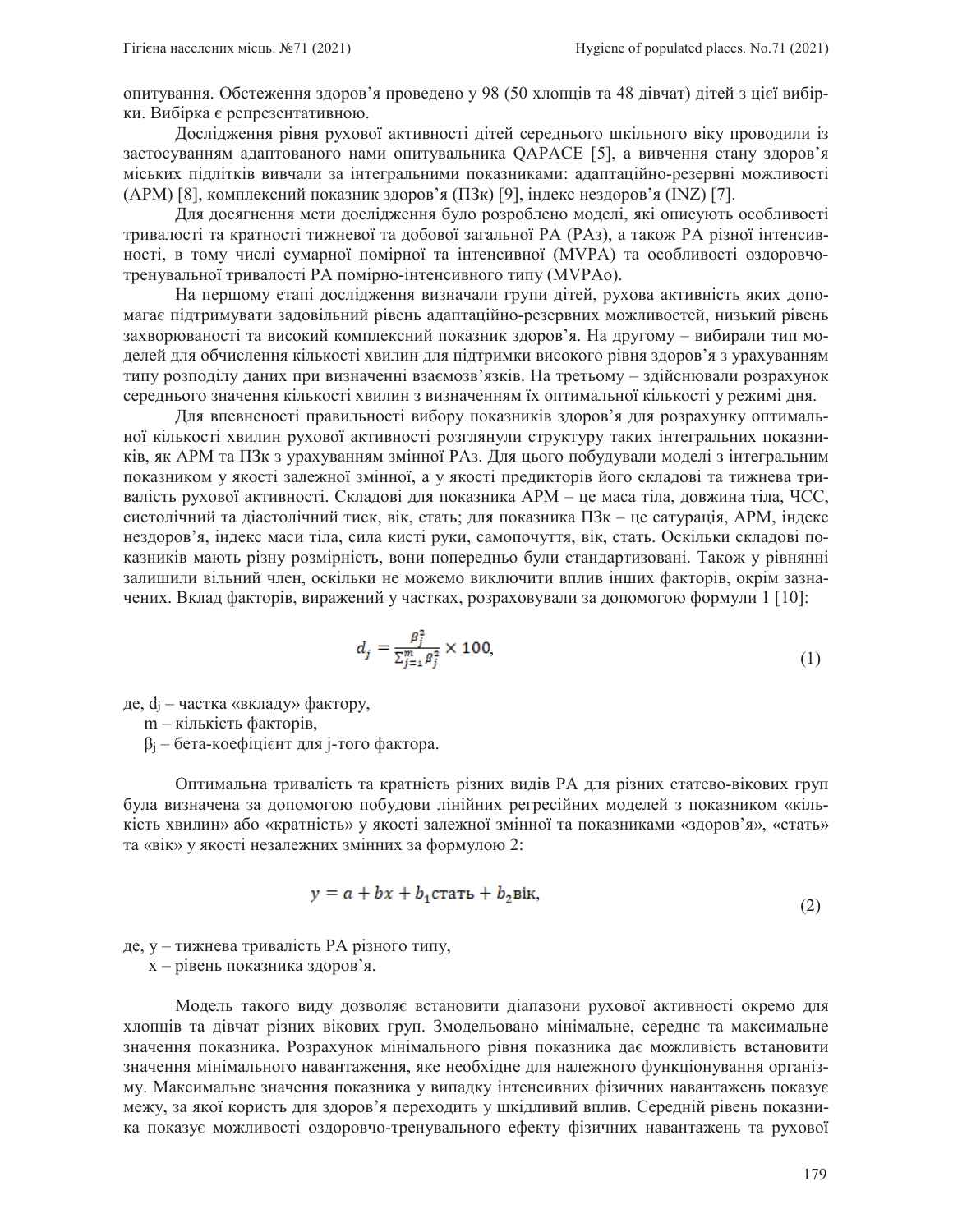активності. На цей рівень і орієнтувались при розробці рекомендованої кількості хвилин при фізичних навантаженнях. Рекомендації щодо тривалості легкого та помірного рівнів рухової активності розробляли з урахуванням максимальної тривалості.

Систематизація матеріалу і первинна математична обробка були виконані за допомогою таблиць Microsoft EXCEL 2016. Статистична обробка проводилась з використанням па-Kety STATISTICA 8.0.

Результати. В табл. 1 представлена інформація щодо тривалості різних видів повсякденної активності підлітків стратифікована за статтю та класом навчання. В цілому у хлопців малорухома діяльність (SB) з витратами менше 1,5 МЕТ тривала 640,7±5,9 хв/добу, у дівчаток - 645,4 $\pm$ 5,5 хв/добу (t=0,6; р=0,57). Тривалість легкої рухової активності (LPA) була вищою у дівчаток, ніж у хлопчиків, на 14,1% (t=4,5; p<0,001), а тривалість інтенсивної рухової активності (VPA) була вищою для хлопчиків, ніж для дівчат у чотири рази ( $t=8,4$ ; p<0,001). Шоденна кількість хвилин МVPA вища у хлопчиків, ніж у дівчаток на 22,2% (t=5,9; p<0,001). За даними нашого дослідження більше 60 хв/д помірної та високої рухової активності має (30,8 $\pm$ 2,3)% респондентів загальної групи дослідження (45,4 $\pm$ 3,9% хлопців та 21,4 $\pm$ 2,6% дівчат; p<0,001). В цілому рівень РАз у підлітків під час дослідження становив 244,8±4,6 хв/тиждень, тобто біля 4 годин на добу.

Таблиця 1. Характеристика тривалості повсякденних видів діяльності учнів 5-9 класів загальноосвітніх навчальних закладів (M±m).

| Клас/стать     | $\mathbf n$ | Показники, хв/добу |                  |                  |                 |                 |  |
|----------------|-------------|--------------------|------------------|------------------|-----------------|-----------------|--|
|                |             | <b>SB</b>          | <b>LPA</b>       | <b>MPA</b>       | <b>VPA</b>      | <b>MVPA</b>     |  |
| $5K\pi$        | 118         | $622,1\pm7,3$      | $179,9 \pm 5,4$  | 471,9±28,9       | $17,6 \pm 3,0$  | $46,8 \pm 3,5$  |  |
| хлопці         | 53          | $611,8 \pm 10,5$   | $171,6 \pm 7,4$  | $433,3 \pm 42,2$ | $33,2 \pm 5,3$  | $58,5 \pm 5,9$  |  |
| дівчата        | 65          | $630,4+9,9$        | $186,7{\pm}7,7$  | $503,4 \pm 39,5$ | $4,9\pm2,2$     | $37,2 \pm 3,9$  |  |
| 6 кл           | 106         | $629,5+8,6$        | $161,8 \pm 5,0$  | $605,8 \pm 36,2$ | $17,1\pm3,1$    | $51,4\pm4,0$    |  |
| хлопці         | 45          | $638,4 \pm 12,7$   | $147,4\pm7,1$    | 584,4±56,4       | $29,4\pm 6,0$   | $62,9 \pm 7,0$  |  |
| дівчата        | 61          | $622,9 \pm 11,7$   | $172,4\pm 6,6$   | $621,5 \pm 47,4$ | $8,0\pm2,5$     | $42,9 \pm 4,5$  |  |
| $7 \text{ KJ}$ | 75          | $655,9 \pm 10,2$   | $178,0 \pm 7,1$  | $447,1 \pm 33,1$ | $21,1\pm3,9$    | $49,3 \pm 4,1$  |  |
| хлопці         | 25          | $661,3\pm 16,1$    | $160,7 \pm 12,2$ | $324,2 \pm 48,3$ | $43,7\pm8,1$    | $63,6 \pm 8,5$  |  |
| дівчата        | 50          | $653,2\pm 13,0$    | $186,7\pm8,6$    | $508,6 \pm 41,0$ | $9,7\pm3,2$     | $42,1\pm4,2$    |  |
| 8 кл           | 60          | $648,3 \pm 10,4$   | $178,0\pm7,7$    | $510,1\pm39,9$   | $16,4\pm3,7$    | $48,2{\pm}5,3$  |  |
| хлопці         | 22          | $638,6 \pm 14,2$   | $157,1 \pm 11,7$ | 508,4±53,9       | $33,1\pm7,3$    | $64,5+9,4$      |  |
| дівчата        | 38          | $654,0 \pm 14,2$   | $190,1\pm9,7$    | $511,1 \pm 55,2$ | $6,7{\pm}3,0$   | $38,7{\pm}5,8$  |  |
| 9KJ            | 56          | $673,3 \pm 10,0$   | $188,7+9,2$      | 464,0±42,9       | $19,9{\pm}5,3$  | $50,7\pm 6,1$   |  |
| <b>ХЛОПЦ1</b>  | 18          | $665,8 \pm 13,7$   | $159,2 \pm 17,8$ | 562,8±77,3       | $34,5 \pm 11,6$ | $74,4 \pm 10,5$ |  |
| дівчата        | 38          | $676,9 \pm 13,4$   | $202,6 \pm 10,1$ | $417,2 \pm 50,5$ | $13,0 \pm 5,3$  | $39,5 \pm 6,9$  |  |
| Вся когорта    | 415         | $640,8+4,1$        | $175,8 \pm 2,9$  | $506,1 \pm 16,2$ | $18,2{\pm}1,6$  | $49,1 \pm 2,0$  |  |

Показники, що характеризують здоров'я даної вибірки представлені в табл. 2. Середній вік учасників дослідження становив 13,5±0,1 років, ІМТ - 19,4±0,3 кг/м<sup>2</sup>, ЧСС -78,9 $\pm$ 1,1 уд/хв, систолічний тиск – 111,5 $\pm$ 1,1 мм.рт.ст., діастолічний тиск – 61,6 $\pm$ 0,7 мм.рт.ст.

За прямими показниками здоров'я (фізичного розвитку та функціонального стану організму) були розраховані індекси, які характеризують як стан окремих функціональних систем організму, так і інтегральні характеристики організму.

Визначено, що у загальній групі дослідження високий рівень АРМ мають 3,1% підлітків, задовільний – 32,6%, низький – 44,9%, критично низький – 19,4% учнів. Діти з низьким та критично низьким рівнем АРМ знаходяться у групі ризику щодо формування патологічних станів і таких учнів було 64,3%. Різниця між хлопцями та дівчатами статистично не значуща (p>0,05). Втім, на рівні тенденції можна спостерігати значно більшу частку хлопців з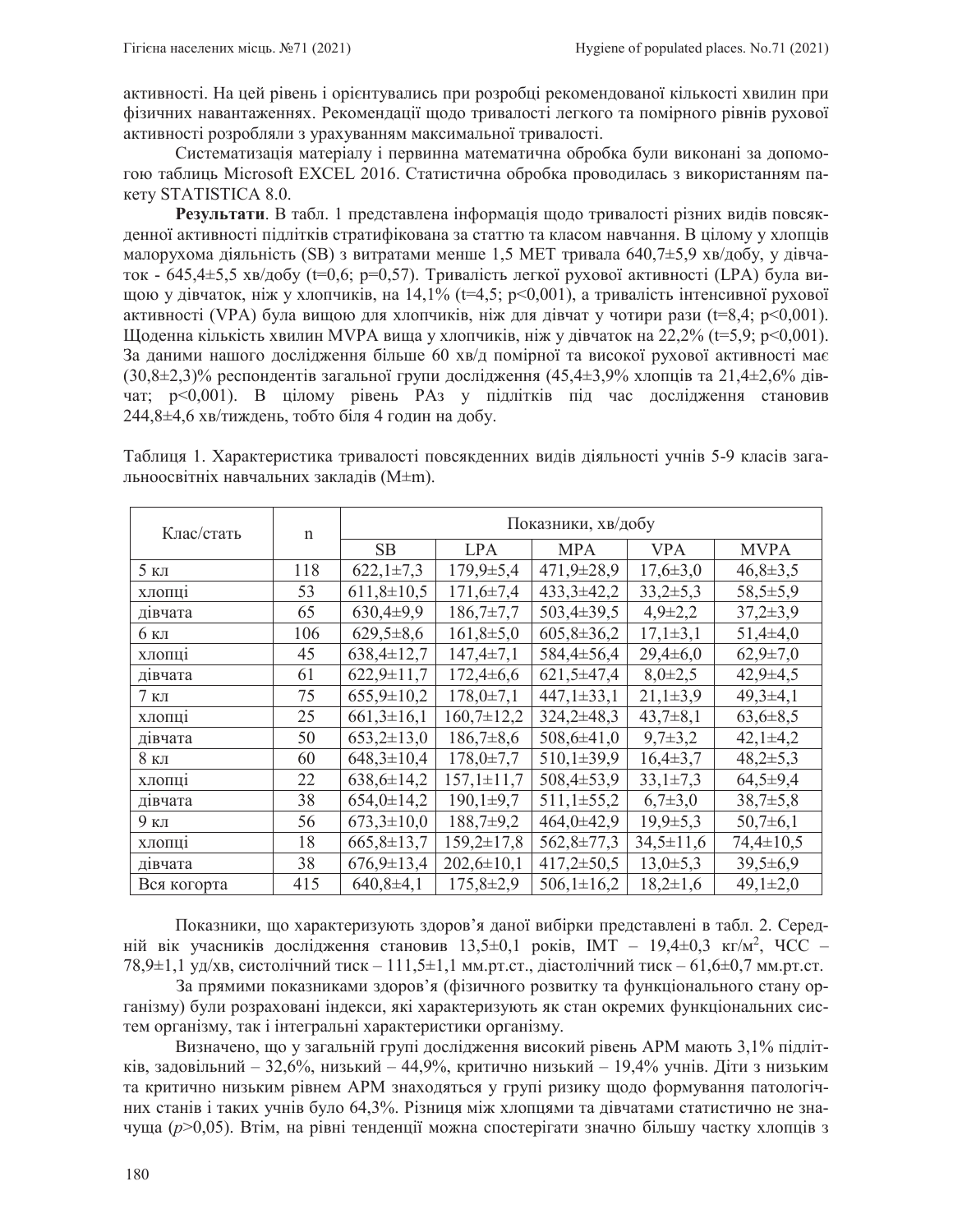критично низьким рівнем АРМ у порівнянні з дівчатами, що становило 26,0% і 12,5% відповідно.

| Клас/стать     |    | VIK,           | IMT,           | ЧCС,           | CT,             | ДT,            |
|----------------|----|----------------|----------------|----------------|-----------------|----------------|
|                | n  | роки           | $K\Gamma/M^2$  | $y\pi$ /хв     | мм.рт.ст.       | мм.рт.ст.      |
| $6 \text{ кл}$ | 30 | $12,4\pm0,1$   | $18,4 \pm 0,6$ | $75,2 \pm 1,8$ | $106,2{\pm}2,0$ | $59,4 \pm 1,0$ |
| ХЛОПЦ1         | 17 | $12,5 \pm 0.2$ | $18,7 \pm 0.8$ | $72,6 \pm 1,7$ | $106,6{\pm}2,5$ | $59,6 \pm 1,3$ |
| дівчата        | 13 | $12,2\pm0,1$   | $18,1\pm0.9$   | $78,7 \pm 3,5$ | $105,6 \pm 3,4$ | $59,2 \pm 1,7$ |
| $7 \text{ кл}$ | 30 | $13,2\pm0,1$   | $19,2 \pm 0.7$ | $81,2\pm1,9$   | $112,7\pm1,6$   | $62,8 \pm 1,4$ |
| <b>ХЛОПЦ1</b>  | 17 | $13,2\pm0,1$   | $19,6 \pm 1,1$ | $82,4\pm2,3$   | $110,4\pm2,2$   | $62,8 \pm 2,0$ |
| дівчата        | 13 | $13,1\pm0,1$   | $18,6 \pm 0.7$ | $79,7 \pm 3,3$ | $115,8 \pm 2,2$ | $62,9\pm2,1$   |
| 8 кл           | 26 | $14,3\pm0,1$   | $20,3 \pm 0.6$ | $78,7{\pm}2,2$ | $114,0{\pm}2,0$ | $62,3\pm1,1$   |
| ХЛОПЦ1         | 12 | $14,3\pm0,1$   | $19,7 \pm 0.6$ | $74,1\pm2,3$   | $117,6 \pm 2,6$ | $63,8\pm1,2$   |
| дівчата        | 14 | $14,2\pm0,1$   | $20,7 \pm 0.9$ | $82,7 \pm 3,4$ | $110,9{\pm}2,9$ | $61,0\pm1,7$   |
| 9 кл           | 12 | $15,2{\pm}0,1$ | $20,5 \pm 0.5$ | $82,4 \pm 3,3$ | $116,0\pm2,4$   | $62,1 \pm 1,6$ |
| <b>ХЛОПЦ1</b>  | 4  | $15,1\pm0,1$   | $21,0 \pm 1,5$ | $85,5 \pm 5,3$ | $120,5\pm4,8$   | $61,3\pm4,0$   |
| дівчата        | 8  | $15,2{\pm}0,1$ | $20,2\pm0,3$   | $80,9{\pm}4,3$ | $113,8 \pm 2,5$ | $62,5 \pm 1,5$ |
| Вся когорта    | 98 | $13,5 \pm 0,1$ | $19,4\pm0.3$   | $78,9 \pm 1,1$ | $111,5\pm1,1$   | $61,6 \pm 0.7$ |

Таблиця 2. Показники здоров'я учнів 5-9 класів загальноосвітніх навчальних закладів (М $\pm$ m).

Примітки: СТ – систолічний артеріальний тиск, ДТ – діастолічний артеріальний тиск.

На основі даних профілактичних медичних оглядів був розрахований індекс нездоров'я (INZ), який характеризує частку втраченого здоров'я. У групі дослідження у 26,7% підлітків втрачено більше 10% здоров'я, у 37,2% - від 5 до 10%, у 36,1% - від 0 до 5%. Статистичної різниці між хлопцями та дівчатами не встановлено. Встановлено достовірний від'ємний зв'язок індексу нездоров'я та тривалості РА помірного та високого рівня як у загальній групі дослідження (r=-0,35; p<0,001), так і у групах хлопців (r=-0,37; p<0,05) та дівчат (r=–0,34; p<0,05). Проведення кореляційного аналізу дозволило встановити достовірний позитивний зв'язок показника APM та тривалості PAз у загальній групі дослідження (r=0,34;  $p\leq 0.01$ ) і у групі хлопців (r=0,40; p $\leq 0.05$ ), APM та тривалості VPA тільки для загальної групи дослідження (r=0,35; p<0,05), а зв'язок з тривалістю MVPA тільки для групи хлопців (r=0,35; p<0,05).

Особливості комплексного показника здоров'я представлено на рис.1. Середнє значення ПЗк у групі хлопців становило  $(60,8\pm1,6)\%$ , у групі дівчат  $-66,3\pm1,5\%$  (t=2,6; p<0,05). Мінімальні і максимальні значення показника становили від 31,8% до 86,2% у групі хлопців, від 37,6% до 88,2% – у групі дівчат. П'ята частина учнів мала низький рівень ПЗк, біля 50,0% середній і третина – високий.

Проведення однофакторного дисперсійного аналізу дозволило встановити, що тривалість загальної рухової активності достовірно відрізнялись при всіх трьох рівнях комплексного показника здоров'я в загальній групі дослідження (F=9,1; p<0,001) та у групі хлопців  $(F=8,7; p<0,001)$  (рис. 1). У групі дівчат виявлені відмінності тривалості РАз при проведенні t-test між групами з високим та низьким рівнями ПЗк (t=3,9; p<0,001), а також між середнім та низьким рівнями ПЗк (t=2,6; p<0,05). Тривалість сумарної (організованої та спорадичної) LPA, MPA, VPA та MVPA при низькому та високому рівнях ПЗк також достовірно відрізнялась в усіх групах дослідження (табл. 3)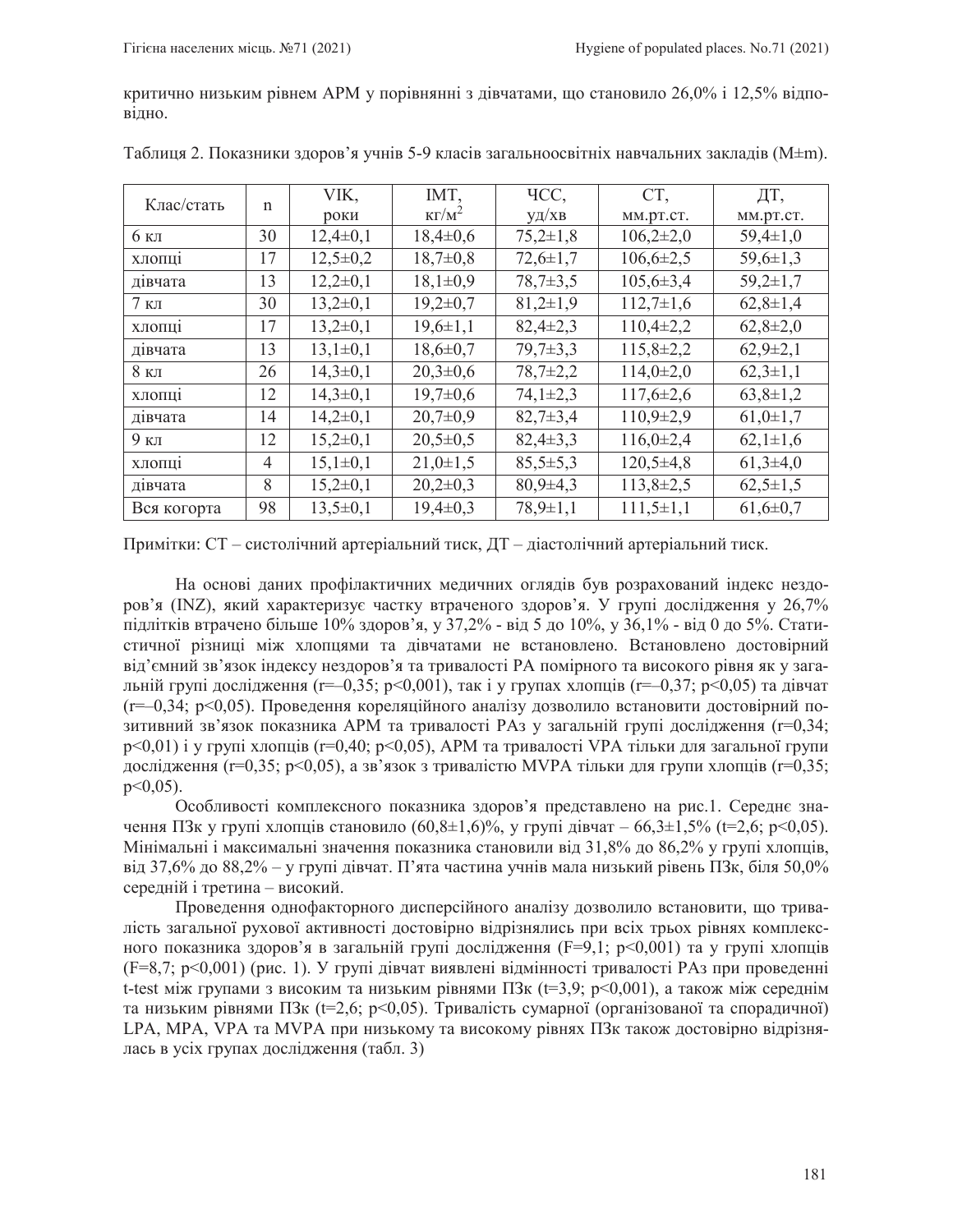

Рисунок 1. Динаміка комплексного показника здоров'я у міських підлітків за віковими групами та статтю, %.

| Тип РА      |                                              | $\mathbf F$                                               | p                                |      |       |  |  |  |
|-------------|----------------------------------------------|-----------------------------------------------------------|----------------------------------|------|-------|--|--|--|
|             | низький                                      | середній                                                  | високий                          |      |       |  |  |  |
|             |                                              |                                                           |                                  |      |       |  |  |  |
| <b>LPA</b>  | $1019,7\pm 45.5^{1***,\,2^{**}}$             | $1221,0\pm 55,1^{2**}$                                    | $1369,8\pm 63.4$ <sup>1***</sup> | 6,3  | 0,003 |  |  |  |
| <b>MPA</b>  | $407,3\pm52,8^{1***,2**}$                    | $619,1\pm 49,8^{2**}$                                     | $766,0=82.4$ <sup>1***</sup>     | 6,8  | 0,002 |  |  |  |
| <b>VPA</b>  | $203,1\pm31,3^{1**},2^{***}$                 | $385,2\pm38,1^{2***}$                                     | $421,2\pm 66,1$ <sup>1**</sup>   | 5,4  | 0,008 |  |  |  |
| <b>MVPA</b> | $52\overline{3,1\pm 43.8}^{1***,2***}$       | $821,3\pm41,3^{3*},2^{***}$                               | $983.1 \pm 58.5^{1***,3*}$       | 18,0 | 0,001 |  |  |  |
| хлопці      |                                              |                                                           |                                  |      |       |  |  |  |
| <b>LPA</b>  | $1031,3\pm 72,2^{1*}$                        | 1091,6±66,5                                               | $1302,3\pm80,71*$                | 2,8  | 0,073 |  |  |  |
| <b>MPA</b>  | $317,5\pm47,6^{1^*,2^{**}}$                  | $542,9\pm 66,5^{2**}$                                     | $668,5\pm142,5^{1*}$             | 3,4  | 0,043 |  |  |  |
| <b>VPA</b>  | $260,0\pm27,8^{1^*,2^{**}}$                  | $420,0\pm47,8^{2**}$                                      | $503,3\pm80,1$ <sup>1*</sup>     | 3,9  | 0,030 |  |  |  |
| <b>MVPA</b> | $506,2\pm35,1^{1***,2***}$                   | $840,4\pm 60,9^{3**,2***}$                                | $1106,5\pm 68,3^{1***,3**}$      | 17,4 | 0,001 |  |  |  |
| дівчата     |                                              |                                                           |                                  |      |       |  |  |  |
| <b>LPA</b>  | $1005,6 \pm 54,1^{\overline{1}^{**},2^{**}}$ | $1356,3\pm80.3$ <sup><math>\overline{2^{**}}</math></sup> | $1437,3\pm97,31***$              | 4,9  | 0,013 |  |  |  |
| <b>MPA</b>  | $515,0\pm92,9^{1*}$                          | 715,3±70,8                                                | $854,5\pm87,5^{1*}$              | 3,4  | 0,045 |  |  |  |
| <b>VPA</b>  | $75,0\pm15,0^{1**,2**}$                      | $300,7 \pm 51,2^{2**}$                                    | $236,3\pm42,6$ <sup>1**</sup>    | 5,8  | 0,017 |  |  |  |
| <b>MVPA</b> | $545,0\pm92,6^{1*,2*}$                       | $800,5 \pm 56,4^{2*}$                                     | $870,9\pm81,4$ <sup>1*</sup>     | 4,3  | 0,021 |  |  |  |

Таблиця 3. Характеристика РА міських підлітків за градаціями комплексного показника здоров'я та статтю, (M±m), хвилин на тиждень.

Примітка 1. \*p<0,05, \*\*p<0,01; \*\*\*p<0,001.

Примітка 2. 1 - відмінності між рівнями ПЗк високий та низький при проведенні t-test. Примітка 3. 2 - відмінності між рівнями ПЗк середній та низький при проведенні t-test. Примітка 4. 3 - відмінності між рівнями ПЗк середній та високий при проведенні t-test.

Лінійна регресійна модель (R<sup>2</sup>=0,650; F=22,1; p<0,001) з показником ПЗк у якості залежної змінної і складовими цього показника та змінної РАз у якості незалежних дозволила визначити вклад змінної РАз 14,3% у структурі показника ПЗк. Побудова аналогічної моделі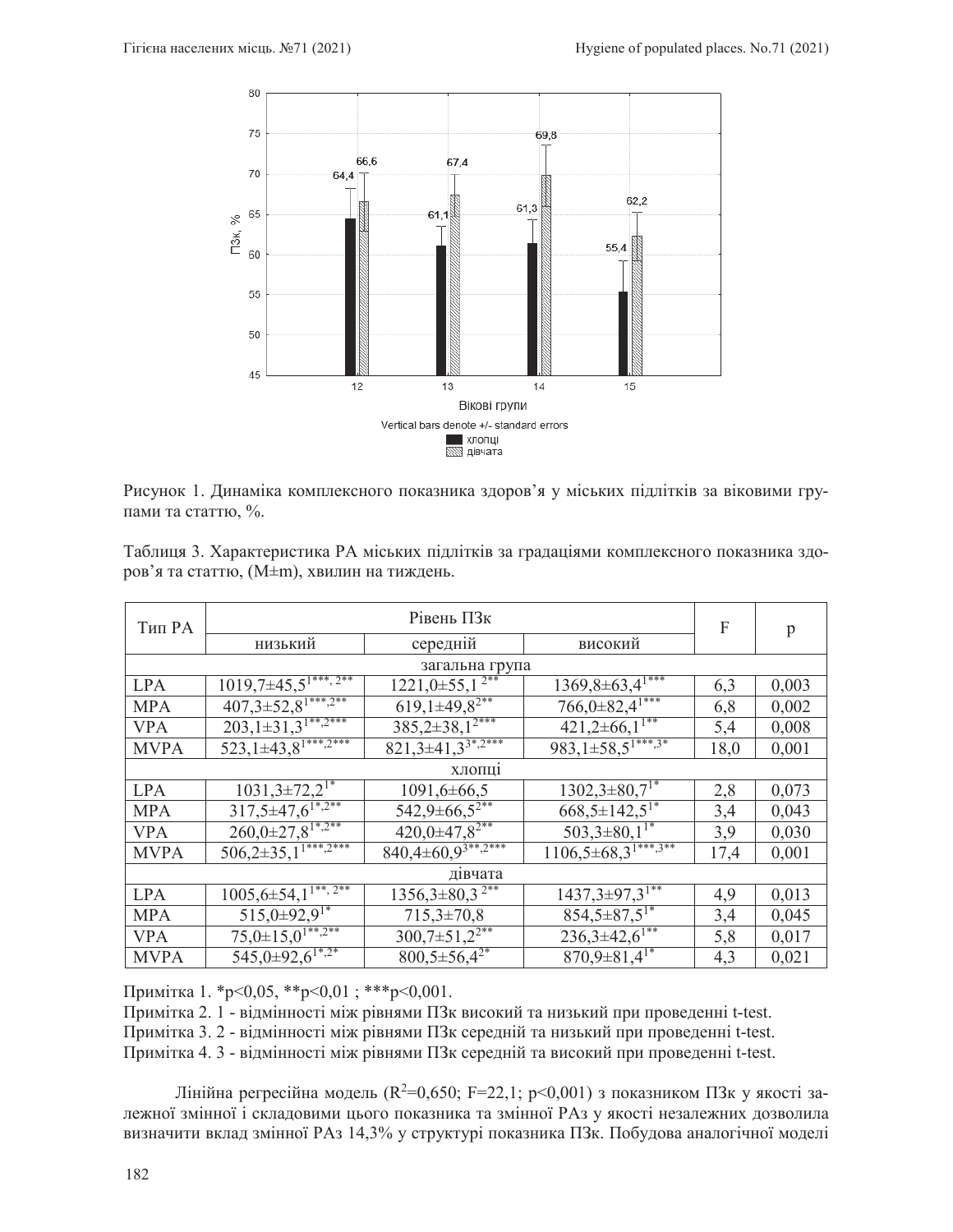з показником АРМ у якості залежної змінної (R<sup>2</sup>=0,317; F=5,2; p<0,001) виявила вклад змінної РАз у структурі показника АРМ 13,9%.

Оскільки метою даного дослідження було визначення рівнів рухової активності, які носять оздоровчий характер, у якості характеристик здоров'я були використані показники АРМ, INZ, ITЗк. При розрахунку оптимальної кількості хвилин рухової активності точки розрахунку мали значення 2,67 балів для показника АРМ, 0% для індексу нездоров'я, 67,8% для ПЗк хлопців та 72,0% для ПЗк дівчат. Для визначення впливу показника «стать», створювали фіктивну змінну зі значеннями: «чоловіча стать»=0, «жіноча стать»=1. Розраховані лінійні регресійні моделі достовірні. Залишки мають нормальний розподіл.

Вивчення тривалості загальної рухової активності міських підлітків показало, що у хлопців при високому рівні адаптаційно-резервних можливостей діапазон тривалості РАз становить в середньому 2182,8 хв на тиждень, при високому рівні ПЗк - 2112,3 хв на тиждень, при низькому рівні захворюваності – 2061,9 хв на тиждень (рис. 2), тобто мінімальна необхідна для здоров'я тривалість загальної РА становить 4,5-4,7 годин на добу, а максимальна – 5,3 -5,7 годин на добу. Тижневі показники у дівчат за показниками здоров'я становлять в середньому відповідно 2256,2, 2143,2, 2105,6 хв на тиждень з мінімальним добовим навантаженням 4,6-4,9 год, а максимальним - 5,4-5,9 год на добу.





Отже, підліток 12-15 років з оздоровчою метою повинен активно рухатись протягом доби 4,5-5,5 годин.

Заняття інтенсивними та помірно-інтенсивними видами рухової активності з тренувально-оздоровочою метою за даними наукових досліджень можуть бути як щоденними, так і з частотою декілька разів на тиждень. Частота занять міських підлітків як у гуртках, так і у вільний час становить від 1 до 7 разів на тиждень, причому мінімальні і максимальні значення однаково негативно позначаються на стані здоров'я. За допомогою лінійних регресійних моделей, де у якості залежного показника є кратність або тривалість занять на тиждень, а у якості незалежних змінних показники здоров'я та конфаундери стать і вік (табл. 4), можна підтвердити, що оптимальною кратністю занять є тренування 3 рази на тиждень для дівчат та 4 рази для хлопців.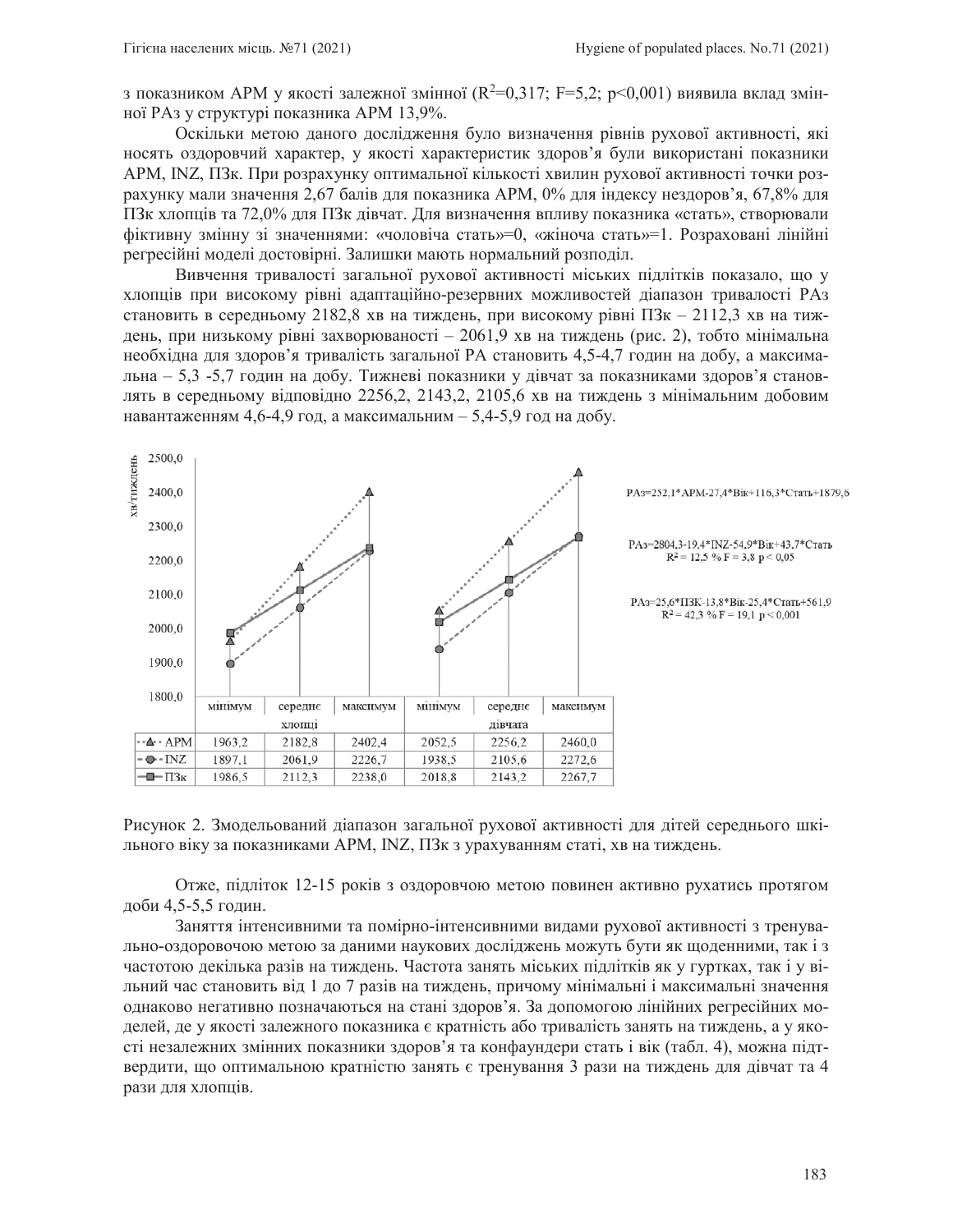| Показник                                                       | Модель                                               | $R^2$ | F    | p     |  |  |  |
|----------------------------------------------------------------|------------------------------------------------------|-------|------|-------|--|--|--|
| Тривалість MVPA <sub>o</sub> при щоденному тренуванні          |                                                      |       |      |       |  |  |  |
| <b>APM</b>                                                     | МVPAo=129,9*АРМ+15,3*Вік-19,1*Стать-199,5            | 28,2  | 6,0  | 0,01  |  |  |  |
| <b>INZ</b>                                                     | MVPAo=434,5-5,2*INZ-10,7*Вік-29,8*Стать              | 23,4  | 5,1  | 0,01  |  |  |  |
| ПЗк                                                            | МVPA0=5,1*ПЗК+3,4*Вік-99,2*Стать-37,5                | 16,2  | 3,3  | 0,05  |  |  |  |
| Тривалість МVPA <sub>o</sub> при тренуванні 3-4 рази на тижень |                                                      |       |      |       |  |  |  |
| <b>APM</b>                                                     | MVPAo=80,7*kMVPAo+78,1*APM+19,3*Bik-18,9*Crarь-417,9 | 61,3  | 18,2 | 0,001 |  |  |  |
| <b>INZ</b>                                                     | MVPAo=85,1*kMVPAo-4,1*INZ+20,3*Вік-37,8*Стать-250,0  | 62,6  | 21,8 | 0,001 |  |  |  |
| ПЗк                                                            | MVPAo=81,5*kMVPAo+4,3*IT3k+12,6*Bik-33,5*CTaTb-443,0 | 73,1  | 28,6 | 0,001 |  |  |  |
| Кратність                                                      |                                                      |       |      |       |  |  |  |
| <b>APM</b>                                                     | $kMVPAo=0.05*APM-0.25*Bik-0.34*Cratb+6.76$           | 17,0  | 3,2  | 0,05  |  |  |  |
| <b>INZ</b>                                                     | kMVPAo=7,43-0,04*INZ-0,27*Вік-0,49*Стать             | 28,9  | 6,5  | 0,001 |  |  |  |
| ПЗк                                                            | kMVPAo=0,05*ПЗК-0,17*Вік-0,69*Стать+2,6              | 36,5  | 9,2  | 0,001 |  |  |  |

Таблиця 4. Характеристики лінійних регресійних моделей взаємозв'язку показників здоров'я та кратності і тривалості тижневої МVPA<sub>o у міських</sub> підлітків.

В таблиці 5 представлені розраховані за цими моделями показники кратності занять MVPAo у міських підлітків при високому рівні показників здоров'я. За отриманими розрахунками кратність занять у групі хлопців в середньому становить 3,2-4,1 разів на тиждень, а у групі дівчат – 2,8-3,7 разів на тиждень. В середньому хлопці з високим рівнем здоров'я займаються 3,5-3,7 разів на тиждень, а дівчата – 3,2-3,3 разів на тиждень.

Таблиця 5. Оптимальна кратність занять фізичною активністю середньої та високої інтенсивності (MVPA) учнів середнього шкільного віку, разів/тиждень.

| Вікові      |         | хлопці  |          | дівчата |                      |          |  |
|-------------|---------|---------|----------|---------|----------------------|----------|--|
| групи       | Мінімум | Середнє | Максимум | Мінімум | $C$ ередн $\epsilon$ | Максимум |  |
|             | 3,5     | 4,V     | 4,5      | 3,1     | 3,6                  | −.⊥      |  |
| 13          |         | 3,8     | 4, 1     | 2,9     | 3,3                  | 3,8      |  |
| 14          |         | 3,0     | 4,0      | 2,      | 3,1                  | 3.J      |  |
|             | 2,8     | 3,3     | 3,8      | 2,4     | 2,9                  | 3,3      |  |
| 12-15 років | 3,2     |         | 4,1      | 2,8     | 3,2                  | 3,       |  |

В табл. 6 представлена тривалість тижневого, добового та 3-4-кратного фізичного навантаження за віково-статевими групами. При розрахунку тривалості МVPA при тренуванні декілька разів на тиждень, у модель включали показник «кратність» зі значеннями «З» у групі дівчат та «4» у групі хлопців.

У групі хлопців найвища тривалість фізичного навантаження помірного та високого рівня (MVPA) виявлена при аналізі з включенням показника ПЗк, що становить 283,9-421,5 хв на тиждень, найнижча – за показником INZ з відповідними значеннями 241,4-337,9 хв на тиждень. За показником APM тривалість MVPAo становить 277,4-411,4 хв на тиждень. У групі дівчат найвища тривалість МVPA<sub>O</sub> виявлена при аналізі з включенням показника АРМ, що становить 266,3-384,3 хв на тиждень, найнижча – за показником IHз з відповідними значеннями 211,4-308,4 хв на тиждень. За показником ПЗк тривалість МVPAo становить 206,5-348,1 хв на тиждень. Тобто, в середньому тривалість МVPAo у хлопців з високим рівнем здоров'я становить 328,9 хв на тиждень, а у дівчат - 287,5 хв на тиждень з мінімальним корисним навантаженням 267,6 хв на тиждень у хлопців та 228,1 хв на тиждень у дівчат.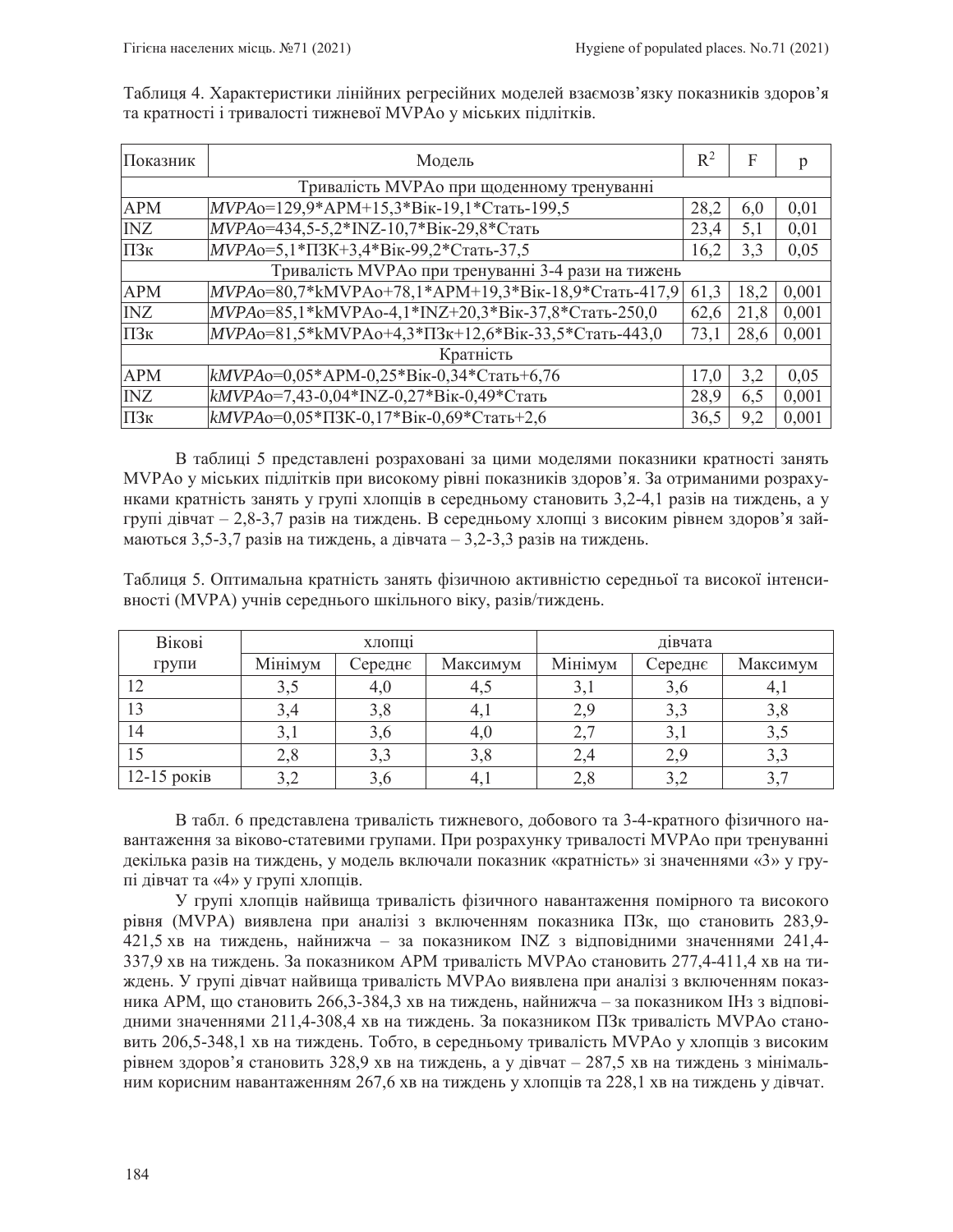| Вікові      | хлопці                                              |         |          | дівчата |         |          |  |  |
|-------------|-----------------------------------------------------|---------|----------|---------|---------|----------|--|--|
| групи       | Мінімум                                             | Середнє | Максимум | Мінімум | Середнє | Максимум |  |  |
|             | <b>МVPA</b> хв/тиждень                              |         |          |         |         |          |  |  |
| 12          | 262,8                                               | 326,7   | 390,7    | 216,1   | 283,5   | 350,9    |  |  |
| 13          | 273,6                                               | 327,0   | 380,4    | 232,9   | 286,1   | 339,4    |  |  |
| 14          | 273,3                                               | 329,7   | 386,1    | 236,7   | 288,8   | 340,9    |  |  |
| 15          | 260,6                                               | 332,3   | 404,0    | 226,5   | 291,5   | 356,4    |  |  |
| 12-15 років | 267,6                                               | 328,9   | 390,3    | 228,1   | 287,5   | 346,9    |  |  |
|             | МVРА охв/д при кратності занять 3-4 рази на тиждень |         |          |         |         |          |  |  |
| 12          | 69,4                                                | 83,6    | 97,9     | 56,4    | 80,2    | 103,9    |  |  |
| 13          | 76,4                                                | 88,0    | 99,6     | 66,6    | 86,0    | 105,4    |  |  |
| 14          | 80,2                                                | 92,3    | 104,5    | 73,6    | 91,7    | 110,0    |  |  |
| 15          | 81,1                                                | 96,7    | 112,3    | 76,8    | 97,6    | 118,3    |  |  |
| 12-15 років | 72,4                                                | 86,2    | 100,0    | 61,3    | 83,6    | 105,8    |  |  |
|             | МУРАо хв/д при кратності занять 7 разів на тиждень  |         |          |         |         |          |  |  |
| 12          | 37,5                                                | 46,7    | 55,8     | 30,9    | 40,5    | 50,2     |  |  |
| 13          | 39,1                                                | 46,7    | 54,4     | 33,3    | 40,9    | 48,5     |  |  |
| 14          | 39,0                                                | 47,1    | 55,1     | 33,8    | 41,3    | 48,7     |  |  |
| 15          | 37,2                                                | 47,5    | 57,7     | 32,4    | 41,6    | 50,9     |  |  |
| 12-15 років | 38,2                                                | 47,0    | 55,8     | 32,6    | 41,1    | 49,6     |  |  |

Таблиця 6. Діапазон оптимальної тривалості занять спортом помірної та високої інтенсивності (MVPA) для дітей 12-15 років, хв.

Якщо розглядати ці результати у розрізі добового навантаження, то ефективність оздоровчо-тренувального ефекту у хлопців досягається при навантаженнях MVPA 50-60 хв/д або по 1,5 години 4 рази на тиждень, а у дівчат 40-50 хв/д або по 1,5 год 3 рази на тиждень. При цьому інтенсивні фізичні навантаження (більше 7,0 МЕТ) повинні займати не більше 80% цього часу. При щоденних заняттях VPAo у групах з високим рівнем здоров'я тривалість цього виду активності становить мінімально біля 30 хвилин, а максимально – біля 50 хвилин, як для хлопців, так і для дівчат. При 3-4х-кратних заняттях мінімальна тривалість VPAo становить в середньому у групі хлопців 45 хв, у групі дівчат – 37 хв, а максимальна – 89 хв у хлопців і 92 хв у дівчат.

Рекомендованої тривалості та кратності організованих занять МVPA дотримуються лише 18,5% міських дітей 12-15 років не залежно від статі.

#### **Висновки**

- 1. У структурі інтегральних показників здоров'я «вклад» рухової активності становить 13,9-14,3%.
- 2. Встановлено, що щоденна тривалість загальної рухової активності міських підлітків повинна становити 4,5-5,5 год/д.
- 3. Ефективність оздоровчо-тренувального ефекту у хлопців досягається при фізичних навантаженнях середньої та високої інтенсивності (МVPA) 50-60 хв/д або по 1,5 години 4 рази на тиждень, а у дівчат 40-50 хв/д або по 1,5 год 3 рази на тиждень. При цьому інтенсивні фізичні навантаження (більше 7 МЕТ) повинні займати не більше 80% цього часу.
- 4. Для досягнення високого рівня здоров'я оптимальна кратність занять спортом становить 3-4 рази на тиждень.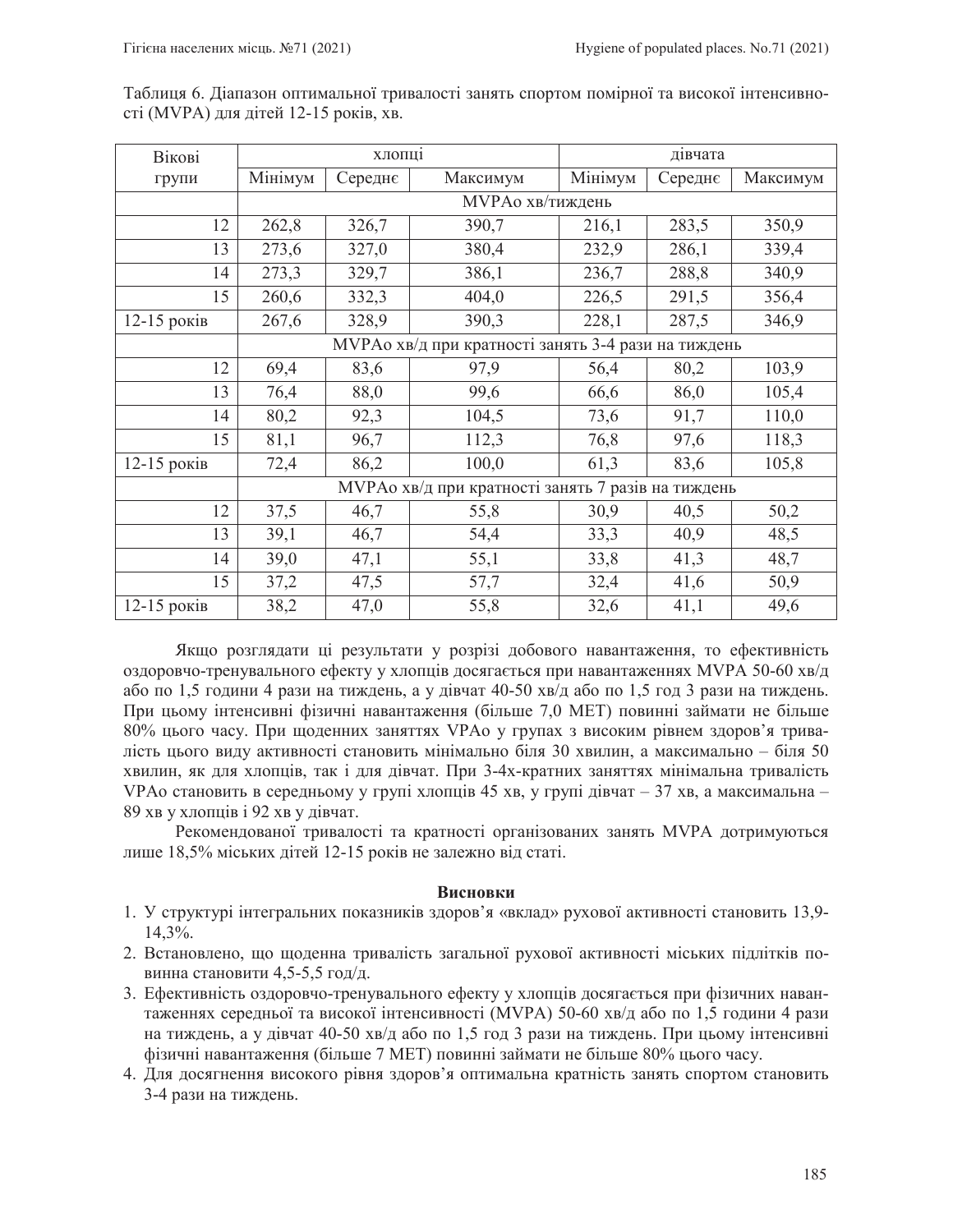## ЛІТЕРАТУРА

- 1. Alves J.G.B., Alves G.V. Effects of physical activity on children's growth. J Pediatr (Rio J). 2019. Vol. 95. Suppl. 1. P. 72-78. DOI: https://doi.org/10.1016/j.jped.2018.11.003.
- 2. Lee I.M., Shiroma E.J., Lobelo F., Puska P., Blair S.N., Katzmarzyk P.T. Effect of physical inactivity on major non-communicable diseases worldwide: an analysis of burden of disease and life expectancy. Lancet. 2012. Vol. 380. P. 219-229. DOI : https://doi.org/10.1016/S0140- 6736(12)61031-9.
- 3. Elizabeth Anderson, J. Larry Durstine. Physical activity, exercise, and chronic diseases: A brief review. Sports Medicine and Health Science. Vol.1, Issue 1, December 2019, Pages 3-10. DOI : https://doi.org/10.1016/j.smhs.2019.08.006.
- 4. Global Recommendations on Physical Activity for Health. Geneva: World Health Organization, 2010. 60 p. URL : http://apps.who.int/iris/bitstream/10665/44399/3/9789244599976\_rus.pdf**.**
- 5. Yelizarova O., Hozak S., Stankevych T., Parats A. Рівні оздоровчої рухової активності для дітей молодшого шкільного віку: системний огляд актуальних досліджень. Актуальні проблеми сучасної медицини. 2021. Р. 30-43.
- 6. Yelizarova O., Stankevych T., Parats A., Antomonov M., Polka N., Hozak S. Specific Features of the Ukrainian Urban Adolescents' Physical Activity: A Cross-Sectional Study. J Environ Public Health. 2020. e3404285. DOI : https://doi.org/10.1155/2020/3404285.
- 7. Станкевич Т.В., Гозак С.В., Парац А.М. Зв'язок рухової активності підлітків з індексом нездоров'я. Педагогічні науки: теорія, історія, інноваційні технології. 2019. №3 (87). ɋ 285- 297. URL : http://nbuv.gov.ua/UJRN/pednauk\_2019\_3\_27
- 8. Гозак С.В., Єлізарова О.Т. До питання оцінки адаптаційно-резервних можливостей організму дітей шкільного віку в гігієнічних дослідженнях. Гігієна населених місць. 2012. No 59. C. 285-93.
- 9. Полька Н.С., Гозак С.В., Єлізарова О.Т., Станкевич Т.В., Парац А.М. Новітній підхід до оцінювання здоров'я підлітків у гігієнічних дослідженнях. Журнал НАМН України. 2019. ʋ25. P. 337-339. DOI : https://doi.org/10.37621/JNAMSU-2019-3-337-339.
- 10. Антомонов М.Ю. Математическая обработка и анализ медико-биологических данных. 2-е издание. К.: Мединформ, 2018. 579 с.

## REFERENCES

- 1. Alves J.G.B., Alves G.V. Effects of physical activity on children's growth. J Pediatr (Rio J). 2019 ; 95 (1) : 72-78. DOI : https://doi.org/10.1016/j.jped.2018.11.003.
- 2. Lee I.M., Shiroma E.J., Lobelo F., Puska P., Blair S.N., Katzmarzyk P.T. Lancet Physical Activity Series Working Group. Effect of physical inactivity on major non-communicable diseases worldwide: an analysis of burden of disease and life expectancy. Lancet. 2012 ; 380 (9838) : 219-229. DOI : https://doi.org/10.1016/S0140-6736(12)61031-9.
- 3. Elizabeth Anderson, J. Larry Durstine. Physical activity, exercise, and chronic diseases: A brief review. Sports Medicine and Health Science. 2019 ; 1 (1) : 3-10. DOI : https://doi.org/10.1016/j.smhs.2019.08.006.
- 4. Global Recommendations on Physical Activity for Health. Geneva : World Health Organization. 2010 ; 60 p. URL : http://apps.who.int/iris/bitstream/10665/44399/3/9789244599976\_rus.pdf.
- 5. Yelizarova O., Hozak S., Stankevych T., Parats A. Rivni ozdorovchoi rukhovoi aktyvnosti dlya ditey molodshogo shkilnoho viku: systemnyi ohliad aktualnykh doslidzhen [Levels of Health Physical Activity of Primary School Children: a Systematic Review of Current Research]. Actual problems of modern medicine. 2021 ; (7) : 30-43 (in Ukrainian).
- 6. Yelizarova O., Stankevych T., Parats A., Antomonov M., Polka N., Hozak S. Specific Features of the Ukrainian Urban Adolescents' Physical Activity: A Cross-Sectional Study. J Environ Public Health. 2020 : e3404285. DOI : https://doi.org/10.1155/2020/3404285.
- 7. Stankevych T.V., Gozak S.V., Parac A.M. Zviazok rukhovoi aktyvnosti pidlitkiv z indeksom nezdorovia [Relationship between Adolescent Physical Activity and the Health Index]. Pedahohichni nauky: teoriia, istoriia, innovatsiyni tekhnolohii [Pedagogical Sciences: Theory, History,